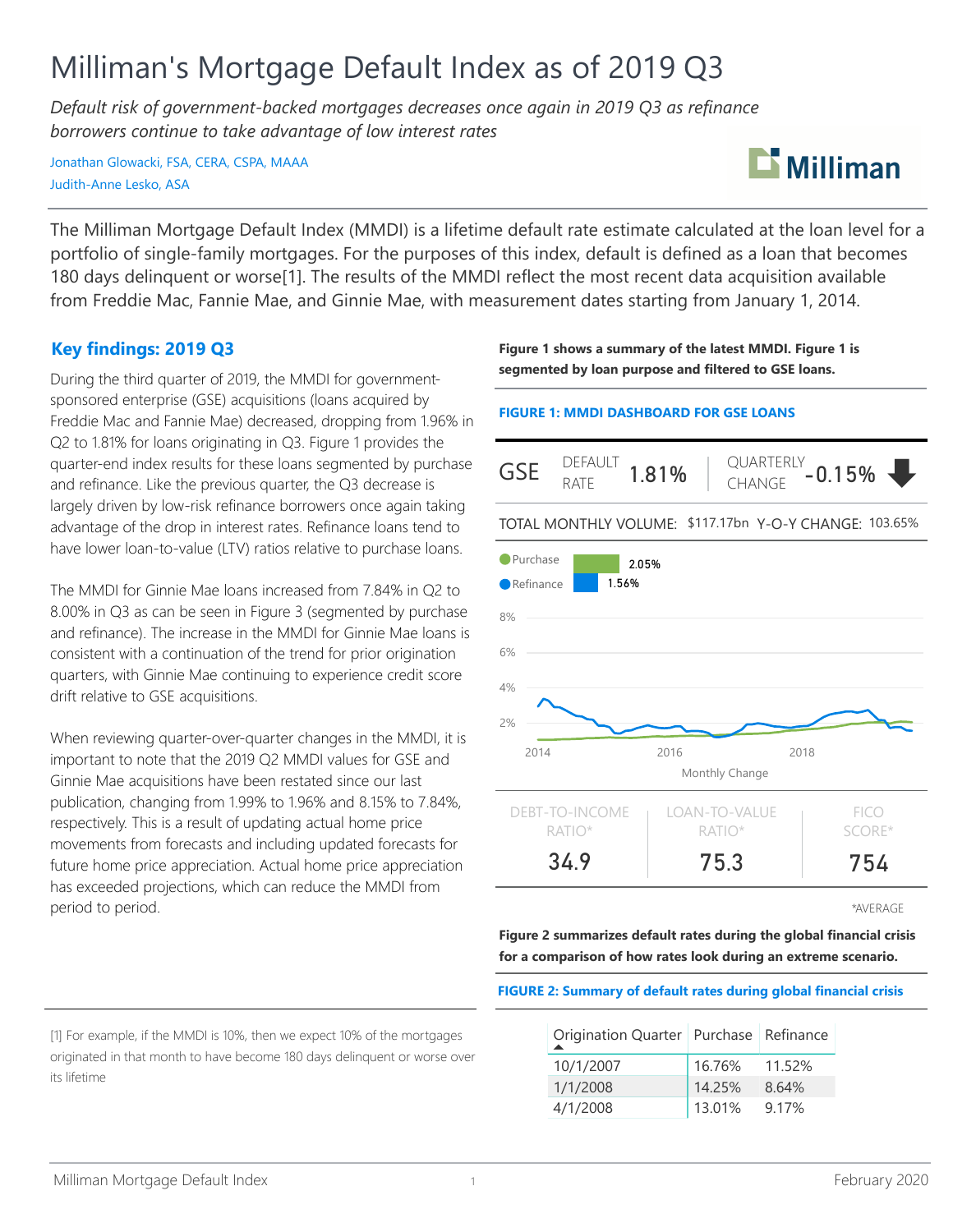**Figure 3 shows a summary of the latest MMDI. Figure 3 is segmented by loan purpose and filtered to Ginnie loans.**

#### **FIGURE 3: MMDI DASHBOARD FOR GINNIE LOANS**





TOTAL MONTHLY VOLUME: \$39.06bn Y-O-Y CHANGE: 31.71%

\*AVERAGE

# **Agency differences**

Freddie and Fannie acquisitions experienced a decreased risk profile over the prior three months. Most of the decrease is attributable to higher borrower credit quality as a function of an increased refinance market (which tends to have lower LTVs).

The credit risk of loans guaranteed by Ginnie Mae continue to experience an uptick in their default risk, which is consistent with the overall increasing trend that has occurred since 2014. Specifically, as the GSE's have opened underwriting guidelines, higher credit quality originations have shifted towards GSE loans and away from Ginnie Mae loans.

Note that the results above do include upward pressure as a result of economic risk for all investors (Freddie, Fannie, and Ginnie). Our models estimate a slowdown in home price growth relative to prior years, which puts upward pressure on mortgage default risk. If actual home price growth differs from these projections, the MMDI will adjust accordingly in future publications.

# **Components of default risk**

The components of the MMDI that inform default risk are borrower risk, underwriting risk, and economic risk. Borrower risk measures the risk of the loan defaulting due to borrower credit quality, initial equity position, and debt-to-income ratio. Underwriting risk measures the risk of the loan defaulting due to mortgage product features such as amortization type, occupancy status, and others. Economic risk measures the risk of the loan defaulting due to historical and forecasted economic conditions.

## **Borrower risk results: 2019 Q3**

During Q3, borrower risk has decreased across all investor and loan types. With the decline in interest rates, rate/term refinance originations increased significantly. As borrowers refinance, they tend to do so at lower LTV ratios (with a cash-out refinance now being capped at 80% across all agencies), which reduces the credit risk of the underlying mortgages.

## **Underwriting risk results: 2019 Q3**

Underwriting risk represents additional risk adjustments for property and loan characteristics such as occupancy status, amortization type, documentation types, loan term, and others. Underwriting risk after the global financial crisis remains low and is negative for purchase mortgages, which were generally full documentation, fully amortizing loans. In 2019 Q3, we have seen an increase in the percent of refinance loans that are rate/term. This loan type has a lower risk profile relative to cash-out refinance mortgages.

## **Economic risk results: 2019 Q3**

Economic risk is measured by looking at historic and forecasted home prices. Actual home price appreciation has been robust from 2014 through 2019 which has resulted in embedded appreciation for older originations. This results in reduced credit risk for older cohorts. For more recent cohorts, we have observed and continue to anticipate slower home price growth (or negative growth for some local geographies), which contributes to increases in economic risk for recent origination years.

For more detail on the MMDI components of risk, visit www.milliman.com/MMDI.